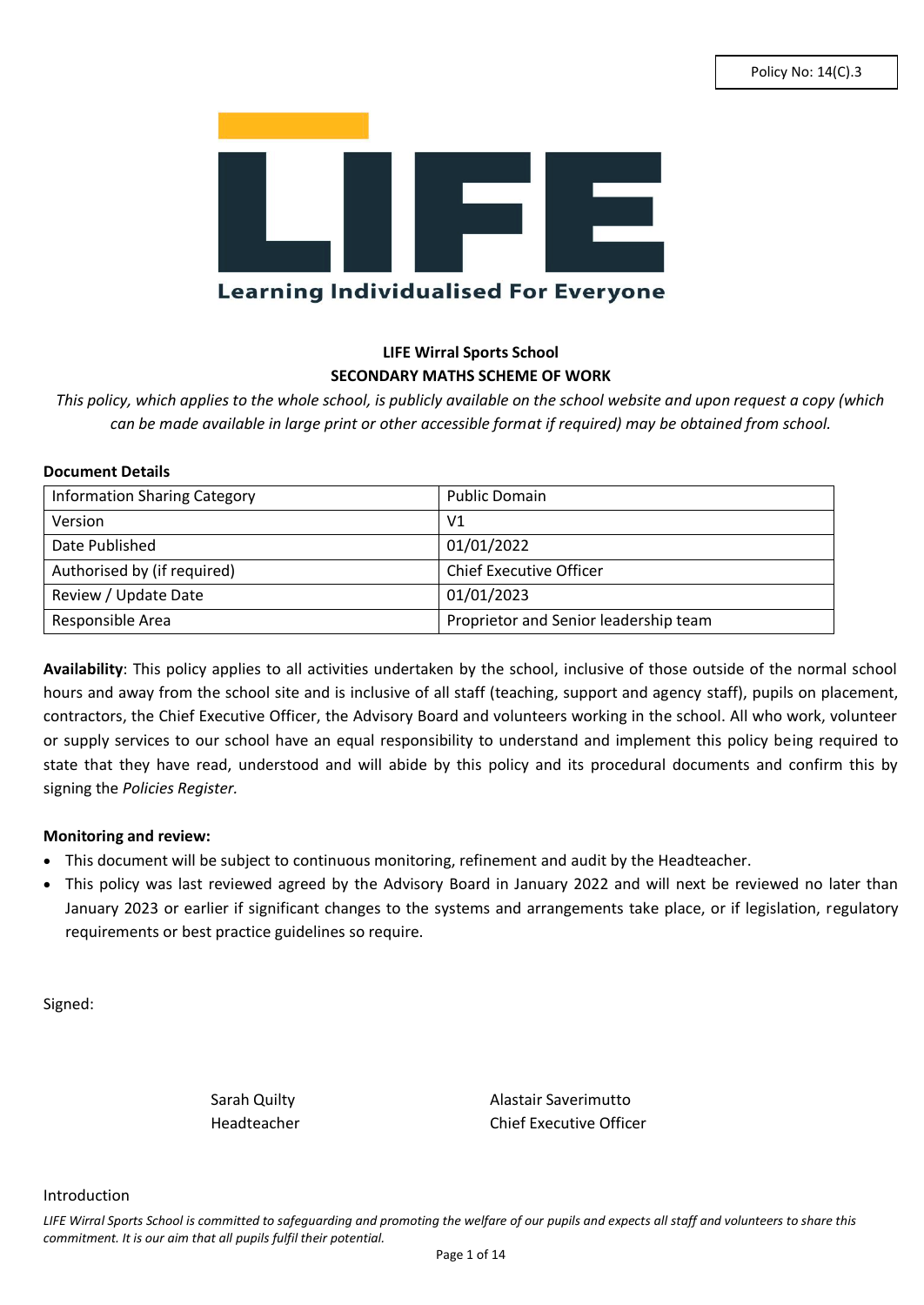Imagine a school where students are provided with lively, interactive learning experiences, fostering their enjoyment of, confidence in, and enthusiasm for Mathematics. The priority is to ensure that students grasp the fundamentals of the subject, so that they have a solid foundation for building their mathematical skills and knowledge to a high level. Students will thus learn number bonds and times-tables and will be taught a variety of methods for calculating mentally. As students' progress through the years they will be taught the skills needed for problem solving, algebra and more complex and abstract mathematical reasoning. They will have the opportunity to use the school's ICT facilities in order to enhance their mathematical learning experiences. Mathematics teaches us how to make sense of the world around us through developing a students' ability to calculate, to reason and to solve problems. It enables students to understand and appreciate relationships and pattern in both number and space in their everyday lives. Through their growing knowledge and understanding, students learn to appreciate the contribution made by many cultures to the development and application of Mathematics.

#### **Intent**

- At LIFE Wirral Sports School our intent for mathematics is to teach a rich, balanced and progressive curriculum using Maths to reason, problem solve and develop fluent conceptual understanding in each area.
- We aim to deliver a curriculum which allows children to be a part of creative and engaging lessons that will give them a range of opportunities to explore mathematics following a mastery curriculum approach.
- We give each pupil a chance to believe in themselves as mathematicians and develop the power of resilience and perseverance when faced with mathematical challenges.
- We recognise that mathematics underpins much of our daily lives and therefore is of paramount importance in order that children aspire and become successful in the next stages of their learning.
- Our curriculum aims to engage all children and entitles them to the same quality of teaching and learning opportunities, striving to achieve their potential, as they belong to our school community.
- We make rich connections across mathematical ideas to develop fluency, mathematical reasoning and competence in solving increasingly sophisticated problems.
- The Board of Advisors have been actively involved in curriculum design. This means that the curriculum is fit for purpose for children with special educational needs. A large part of the curriculum is experiential as it is important for children on the autism spectrum to be able to make cohesive links that are not abstract. A fully immersive experience is required. Examples include through a range of trips and visits which enrich and complement children's learning.
- There is a projected flightpath for students at LIFE Wirral Sports School, including a Functional skills at Level 1 followed by 2, and an overall objective of achieving GCSE Success sitting the AQA paper.
- The experiential curriculum allows for a rich understanding in Mathematics through.

## The aims of Mathematics are:

- to promote enjoyment and enthusiasm for learning through practical activity, exploration and discussion;
- to promote confidence and competence with numbers and the number system;
- to develop the ability to solve problems through decision-making and reasoning in a range of contexts;
- to develop a practical understanding of the ways in which information is gathered and presented;
- to explore features of shape and space, and develop measuring skills in a range of contexts;
- to understand the importance of mathematics in everyday life.

We aim to provide experiences that enable students to:

- develop Mathematical skills, knowledge and understanding;
- develop an ability to think clearly and logically showing imagination, initiative and flexibility of mind;
- develop an ability to work systematically, independently and co-operatively in appropriate situations;
- develop an ability to think in abstract ways;
- develop an understanding of the relationships in Maths through enquiry, discussion and experiment;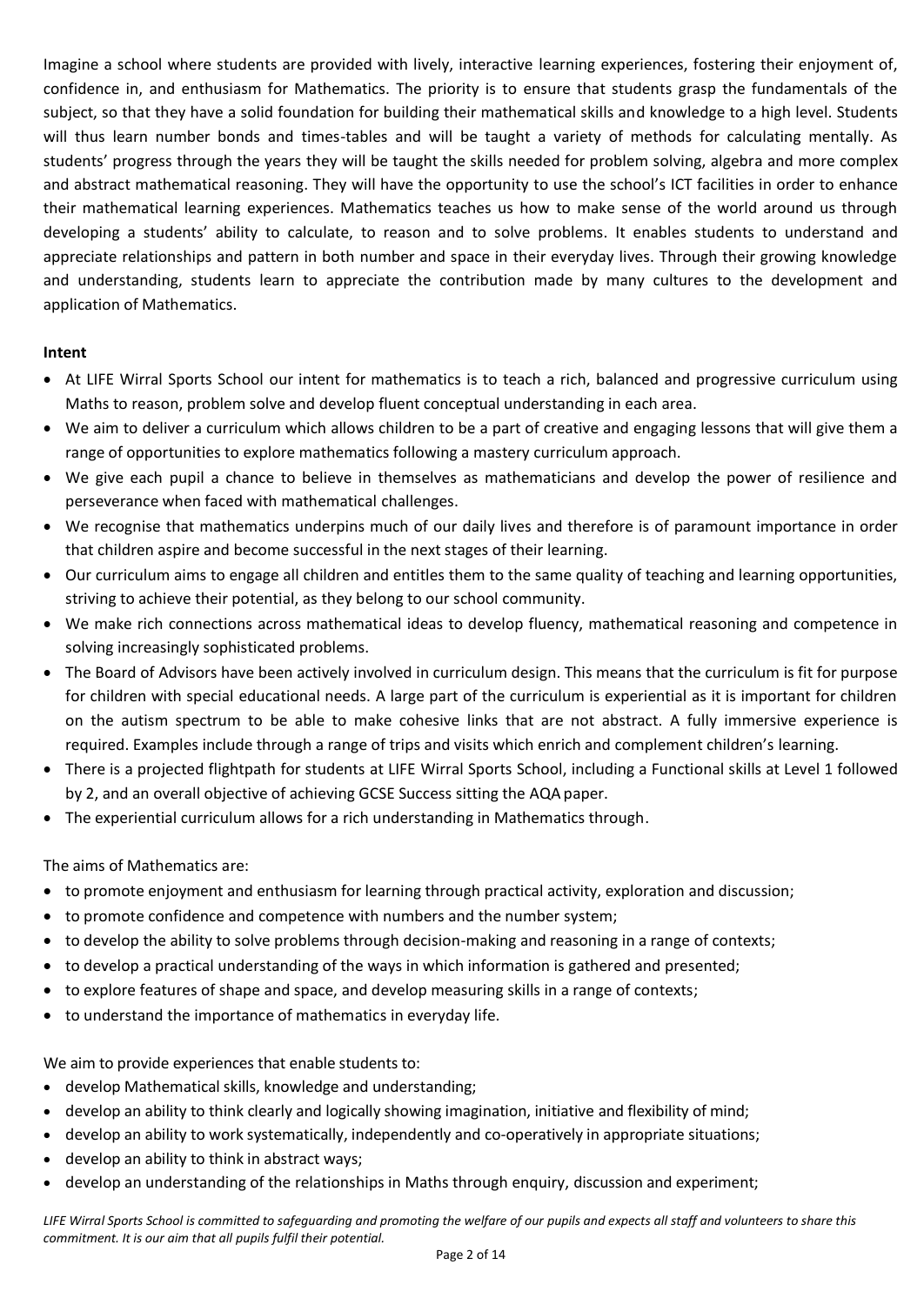develop a positive attitude to Maths realising its creative, aesthetic aspects and its relevance to real life situations.

We aim to maintain and/or stimulate lasting students' curiosity, interest and enjoyment in Mathematics and number to:

- work in small groups and individually
- recognise that literacy problems and poor organisational skills often necessitate different approaches
- develop and emphasise correct usage of Maths vocabulary and to encourage explanation of methods of calculations
- fill gaps in working knowledge
- provide for breadth as well as depth of experience use practical apparatus throughout the learning process
- reinforce and revisit topics frequently
- ensure all students achieve their potential and show maximum progress
- activities should be short and varied
- assess each students' level of attainment

Students will progress through a schemer of hierarchical concepts across a range of disciplines; shape, weight, length, number etc. It is essential for students to operate effectively in everyday situations and their future working world.

Mathematics is a core subject in the National Curriculum, the fundamental concepts, knowledge and skills are set out in the National Numeracy Strategy. The following categories in the Programme of Study include:

- counting, partitioning and calculating;
- securing number facts, understanding shape;
- handling data and measures;
- calculating, measuring and understanding shape;
- securing number facts relationships and calculating.

## Teaching and Learning Style

Specific work is not designated for a particular year group since ability varies considerably from students to students. Students are set half termly individual targets in mathematics. LIFE Wirral Sports School appraises the range of texts that we give our students access to but the hierarchical concepts remain a constant. We are committed to enabling students to progress to levels of attainment matching National Curriculum expectations but taking into account different levels and varying speeds for individuals.

## Mathematics Curriculum Planning

Mathematics is a core subject in the National Curriculum and we use the National Curriculum as the basis for implementing the statutory requirements of the programme of study for Mathematics. At LIFE Wirral Sports School we recognise that each student is unique. We acknowledge that they will all have strengths and will, at times, need support as part of their academic enrichment and enhancement. We have therefore created a system of half-termly targets. From Year 7, the specialist Maths teacher, with their awareness of each student's abilities and areas requiring support, will create a tailored schedule of work each week. During the week, they will assess attainment in each of the subject areas set as they mark each piece of work and it is this that will inform their decisions for the following week's target (Assessment for Learning). They may choose to reinforce, revisit or enrich particular subject areas depending on the students' progress. They may also feel that a student has grasped a particular concept and can move on.

## Key points:

 We carry out the curriculum planning in Mathematics in three phases (long-term, medium-term, and short-term). The National Curriculum gives a detailed outline of what we teach in the long-term, while our yearly teaching programme identifies the key objectives in Mathematics that we teach in each year.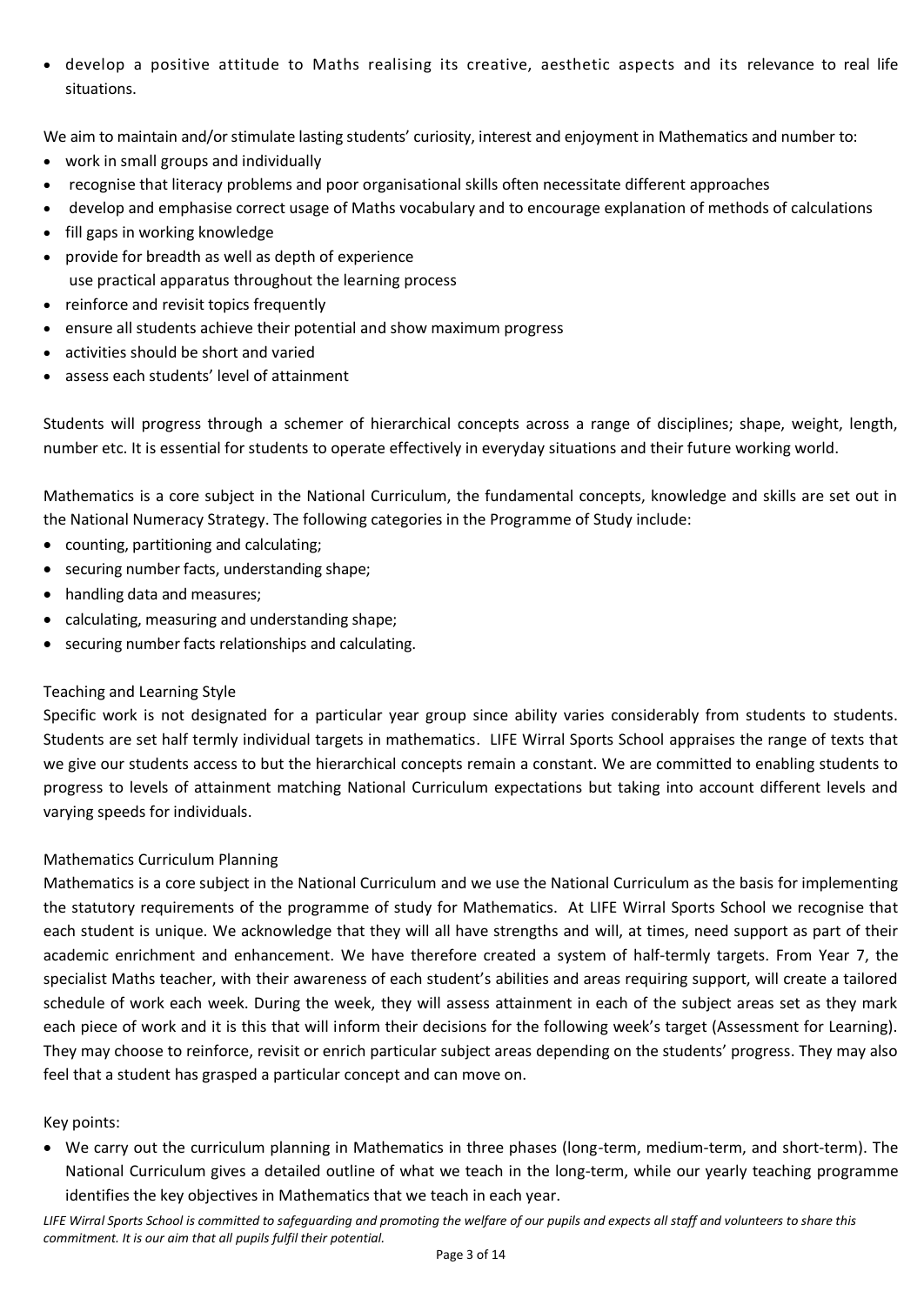Our medium-term Mathematics plans, which are adopted from the NC are laid out clearly in the scheme, give details of the main teaching objectives for each term, define what we teach. They ensure an appropriate balance and distribution of work across each term.

#### KS3

In Years 7, 8 and 9, students work through the Key Stage 3 syllabus.

#### KS4

Students then go on in Years 10 and 11 to study the AQA GCSE syllabus, with the majority of students sitting the examination in Year 11. This is formulated in Year 8, so that the GCSE syllabus can begin in Year 9.

### Contribution of Mathematics to Teaching in Other Curriculum Areas

Maths skills are consolidated and enhanced when pupils have opportunities to apply and develop them across the curriculum. Poor maths skills hold back pupils' progress and can lower their self-esteem. Improving these skills can be tackled on a whole school basis by ensuring mathematical skills are used across the curriculum so that pupils become confident at tackling maths in any context.

#### **English**

Mathematics contributes significantly to the teaching of English in our school by actively promoting the skills of reading, writing, speaking and listening. For example, we encourage students to read and interpret problems in order to identify the Mathematics involved. The students explain and present their work during plenary sessions. Students encounter Mathematical vocabulary, graphs and charts when using non-fiction texts. English - Spelling mathematical vocabulary correctly and using it in the correct context; mastery of maths is advanced by children being able to explain their mathematical thinking to others and to justify methods and conclusions.

## Information and communication technology (ICT)

Students use and apply Mathematics in a variety of ways when solving problems using ICT. Students use it to produce graphs and tables when explaining their results or when creating repeating patterns, such as tessellations. When working on control, students use standard and non-standard measures for distance and angle. They use simulations to identify patterns and relationships.

## **Design and Technology**

Mathematics supports pupils in reading scales; measuring ingredients and working out proportions; using ratios in recipes and being able to measure accurately.

#### **Personal, Social, Health and Economic Education (PSHEE) and Citizenship**

Mathematics contributes to the teaching of PSHEE, and Citizenship. The planned activities that students do during target time and within the classroom encourage them to work together and respect each other's views.

#### **Spiritual, Moral, Social and Cultural Development**

The teaching of Mathematics supports the social development of our LIFE Wirral Sports School students through the way we expect them to work with each other in lessons. We group students so that they work together, and we give them the chance to discuss their ideas and results. The study of famous mathematicians around the world contributes to the cultural development of our students.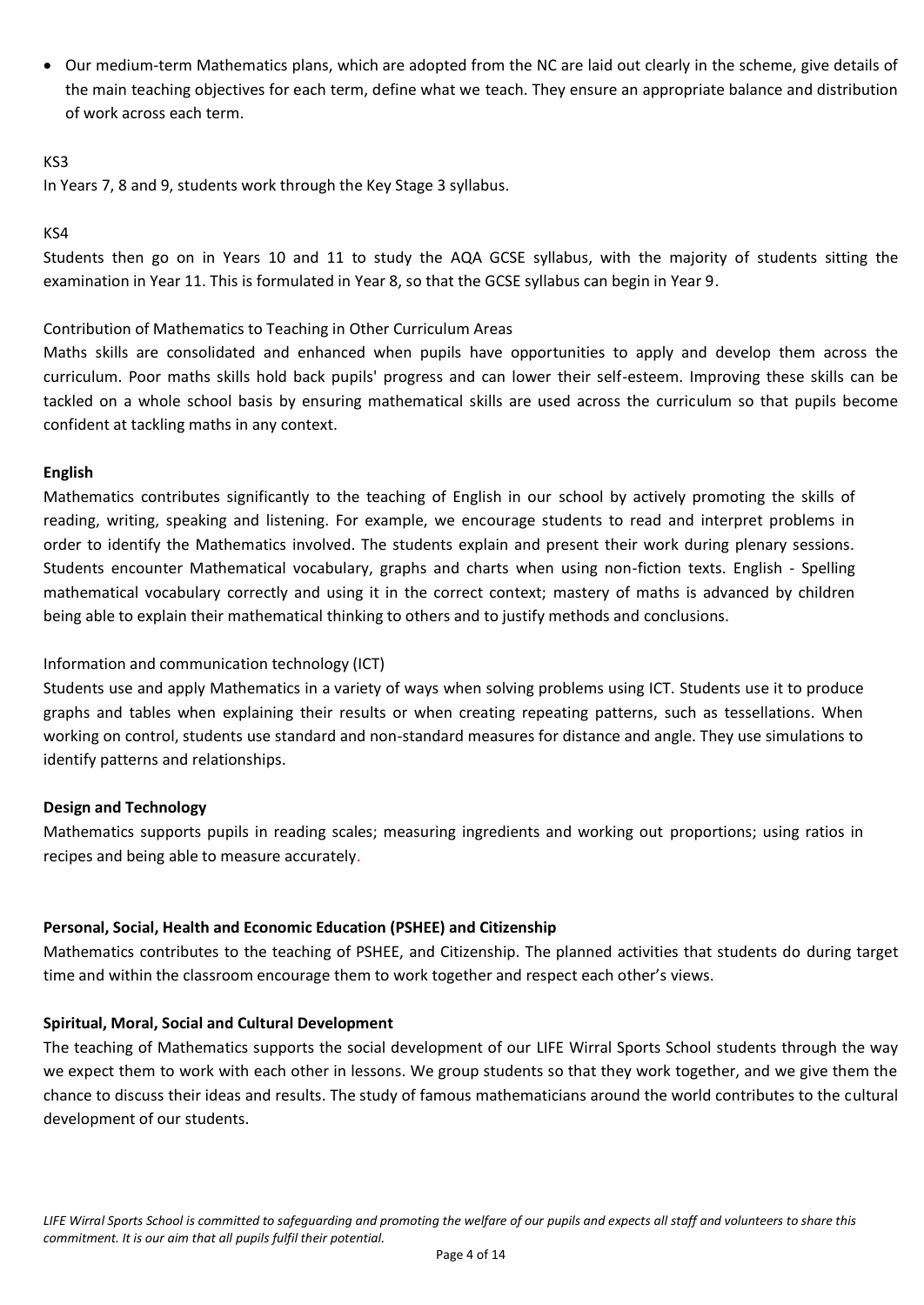Teaching Mathematics to Students with Special Educational Needs.

At LIFE Wirral Sports School we teach Mathematics to all students - whatever their ability. Mathematics forms part of the school curriculum policy to provide a broad and balanced education to all students. Through our Mathematics teaching we provide learning opportunities which enable all students to make progress. We do this by setting weekly individual targets and responding to each student's different needs. Assessment against the National Curriculum allows us to consider each student's attainment and progress against expected levels. When progress falls significantly outside the expected range, the students may have special educational needs.

Our assessment process looks at a range of factors – classroom organisation, teaching materials, teaching style, and differentiation – so that we can take some additional or different action to enable the students to learn more effectively. This ensures that our teaching is matched to the students' needs.

The ISP (Individual Support Plan) may include, as appropriate, specific targets relating to Mathematics. We enable students to have access to the full range of activities involved in learning Mathematics.

## **Mathematics encompass**

Those who experience difficulty with number and spatial concepts. Those who require and relish a challenge above their chronological level in all areas of the subject.

We work individually with these students providing extra opportunities for practical and written experience. Students are extended through the use of more complex problems and investigations.

To make mathematics lessons inclusive, teachers need to anticipate what barriers to taking part and learning particular activities, lessons or a series of lessons may pose for students with particular SEN and/or disabilities. So, in their planning teachers will take into consideration ways of minimizing or reducing those barriers so that all students can fully take part and learn. In some activities, students with SEN and/or disabilities will be able to take part in the same way as their peers. In others, some modifications or adjustments will need to be made to include everyone. For some activities, teachers may need to provide a 'parallel' activity for students with SEN and/or disabilities, so that they can work towards the same lesson objectives as their peers, but in a different way − e.g. using tactile equipment for work relating to shape, space and measures rather than visual information. Occasionally, students with SEN and/or disabilities will have to work on different activities, or towards different objectives, from their peers.

# **Teaching and Learning**

We use a variety of teaching and learning styles. Lessons have a high proportion of:

- demonstration, explanation and instruction to the whole class, groups and individuals, whole class and group discussions;
- practical activities to provide concrete experience and to consolidate skills, developed through effective plenaries;
- Mental Mathematics involving quick recall and mental strategies.

During the lessons, we encourage the students to:

- ask questions and to question: how/why.
- demonstrate/explain their own/group methods.

At LIFE Wirral Sports School there are students of differing mathematical abilities - we therefore provide appropriate learning opportunities by:

matching the level of task to ability for both individual and group work.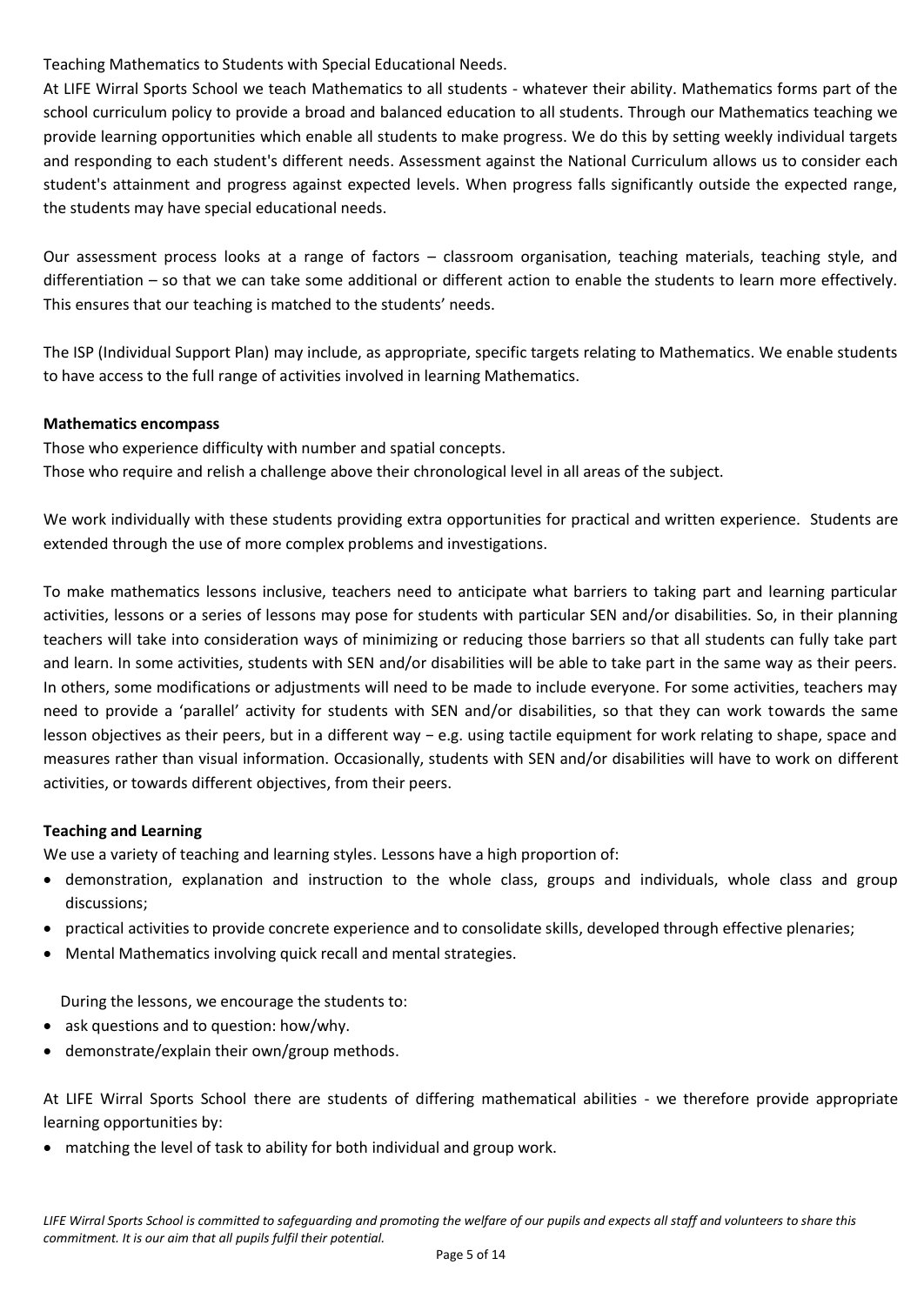#### **Schemes of Work**

• National Curriculum for Years  $7 - 9$ 

### Assessment and Recording

At LIFE Wirral Sports School we assess students' work in Mathematics from three aspects (long-term, short-term and medium-term). We make short-term assessments, which we use to help us adjust our weekly targets (Assessment for Learning). These short-term assessments are closely matched to the teaching objectives. We make medium-term assessments to measure progress against the key objectives. We use the class record of the key objectives as the recording format for this.

We make long-term assessments towards the end of the school year, and we use these to assess progress against school and national targets. We can then set targets for the next school year and make a summary of each students' progress before discussing it with parents. We pass this information on to the next teacher at the end of the year, so that s/he can plan for the new school year. We make the long-term assessments with the help of end-of-year tests and teacher assessments.

Formative Assessment is carried out informally by teachers in the course of a lesson. It is used to:

- guide the progress of the individual;.
- identify this progress in each area of the subject;
- determine what has been learnt;
- decide upon the next stage whether it is a progression or consolidation.

Suitable tasks for assessment will include:

- discussions about a practical task
- short tests in which the teacher questions orally and students record answers and
- specific assignments for individual students according to ability.

When assessing students, teachers plan carefully to give students with SEN and/or disabilities every opportunity to demonstrate what they know and are able to do, using alternative means where necessary.

#### **Calculators**

These are used to enable students to work on investigative activities or when experimenting with larger numbers, however they do not take the place of pencil and paper computational/mental activities.

#### **Feedback to students**

Through effective marking we aim to:

• be encouraging and supportive;

• give helpful written comments or oral feedback indicating correct answers, whether targets and learning objectives have been met and next steps identified. This is often done whilst a task is being carried out through 1-1 discussion with the students. It is also done through self-assessment (see Marking Policy).

#### **Summative assessments**

Are carried out:

As applicable for each year group, determined by the teacher.

#### **Recording**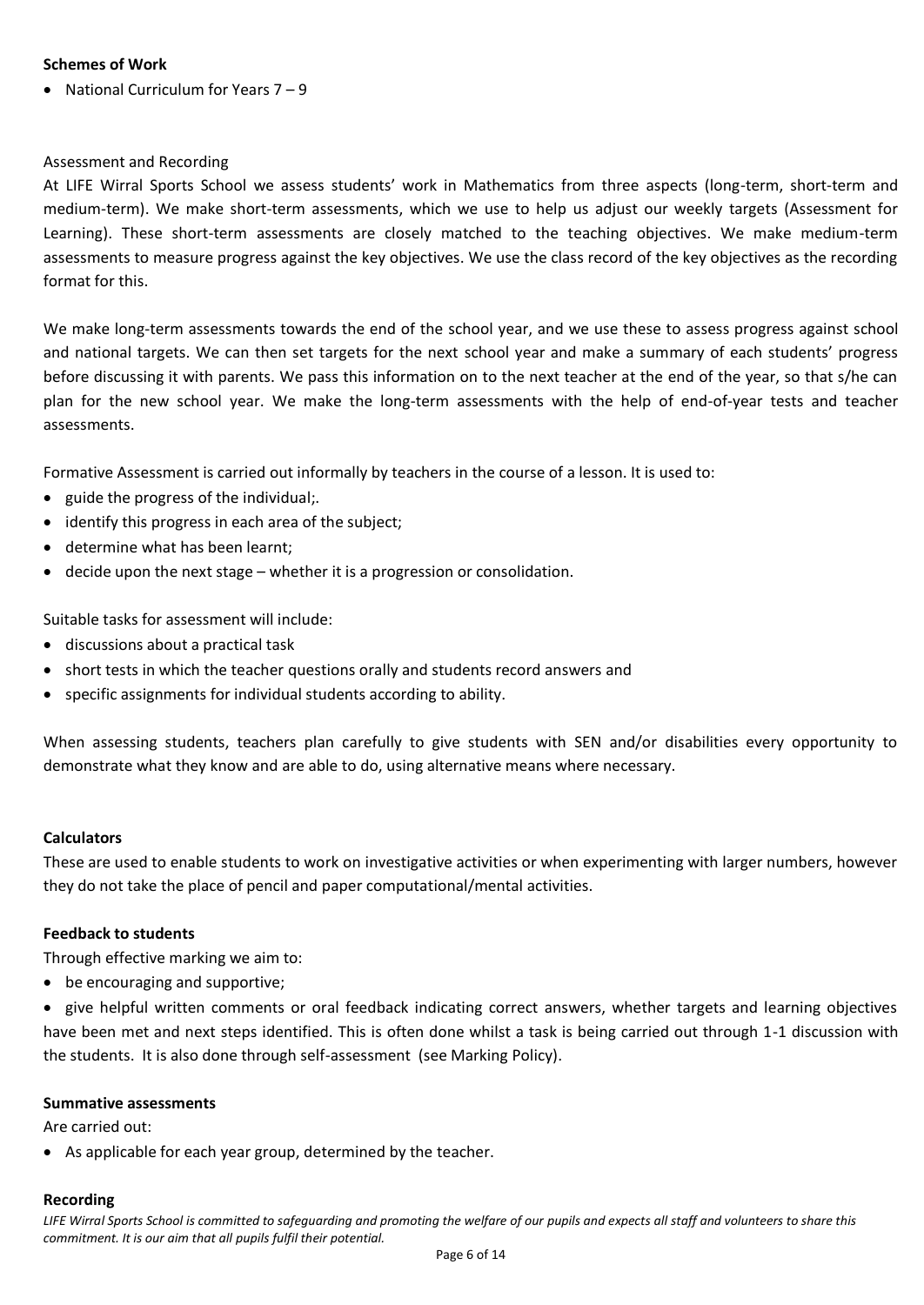This is covered by referring to the Key Objectives for each year of the National Curriculum. Teachers records the students' progress:

## **Reporting**

Reporting to parents includes written reports completed every term and two formal parent's evenings, which take place in the Christmas and Summer Terms. These reports take the form of:

- Parent's Evenings.
- Report

## **All forms of reporting focus on the students':**

- attitude to Mathematics
- competence in basic skills
- ability to apply mathematical knowledge to a range of contexts/problems.
- attitude and standard/presentation of written work.

## **Homework**

This is used to support Mathematics learning through such tasks as:

- specific tasks set by teachers
- regular revision exercises (Years  $7 11$ ).

## **Differentiation**

In line with the above, work should be scaled up or down to enable all students to access the curriculum at a level which is appropriate to their needs.

## **Implementation**

- Teachers use careful questions to draw out children's discussions and their reasoning. The class teacher then leads children through strategies for solving the problem, including those already discussed.
- Independent work provides the means for all children to develop their fluency further, before progressing to more complex related problems.
- Mathematical topics are taught in blocks, to enable the achievement of 'mastery' over time.
- Children are taught through clear modelling and have the opportunity to develop their knowledge and understanding of mathematical concepts. The mastery approach incorporates using objects, pictures, words and numbers to help children explore and demonstrate mathematical ideas, enrich their learning experience and deepen understanding at all levels.
- A love of maths is encouraged throughout school via links with others subjects, applying an ever growing range of skills with growing independence.
- Quality Assurance activities include: half-termly book monitoring, learning walks, formal and informal lesson observations, pupil surveys.

## **Impact**

- Children 'have a go' and choose the equipment they need to help them to learn along with the strategies they think are best suited to each problem. Children are developing skills in being articulate and are able to verbally, pictorially and in written form reason well.
- The school has a supportive ethos and our approaches support the children in developing their collaborative and independent skills, as well as empathy and the need to recognise the achievement of others.
- Children also take tests at the end of each term to asses children's progress and identify gaps in learning.
- Regular feedback is sought from pupils.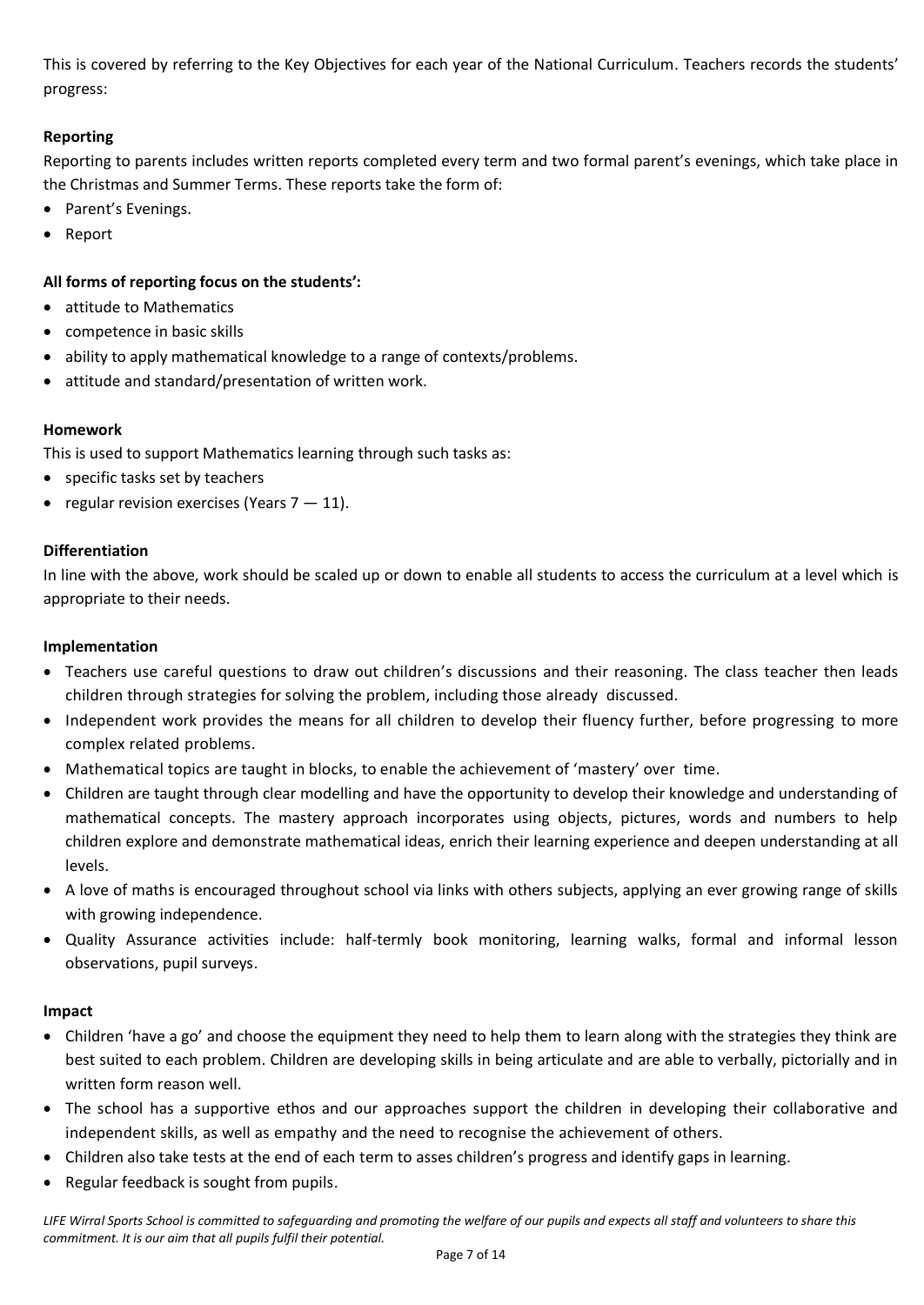- Confidence, Resilience and Success are core values at LIFE Wirral Sports School. This means that the acquisition of social skills and personal development are of paramount importance to our pupils to life beyond school. Impact is therefore demonstrated through social and linguistic development which the school evidences through case studies.
- Pupils have significant barriers to learning which the school works hard to help pupils overcome. This means that the school works with a wide variety of partners such as medical professionals, parents/carers, education professionals and the wider community to promote pupils engagement in learning.
- Students should graduate from the school with qualifications including Functional skills level 1 as well as level 2, and ultimately a GCSE qualification.

## **Statutory Guidance – Maths**

The national curriculum for mathematics aims to ensure that all pupils:

- become fluent in the fundamentals of mathematics including through varied and frequent practice with increasingly complex problems over time so that pupils develop conceptual understanding and the ability to recall and apply knowledge rapidly and accurately
- reason mathematically by following a line of enquiry, conjecturing relationships and generalisations and developing an argument, justification or proof using mathematical language
- can solve problems by applying their mathematics to a variety of routine and non-routine problems with increasing sophistication, including breaking down problems into a series of simpler steps and persevering in seeking solutions

Our curriculum is designed with our children in mind but is subject to change. Units may be moved around to suit children's interests, current affairs and to make better use of resources. If this happens staff ensure that there is breadth and balance across the year to ensure coverage

**KS3**

|        | Term 1          | Term <sub>2</sub>  | Term <sub>3</sub> | Term 4          | Term 5            | Term 6        |
|--------|-----------------|--------------------|-------------------|-----------------|-------------------|---------------|
|        | Algebraic       | <b>Place Value</b> | Applications      | <b>Directed</b> | Lines and         | Reasoning     |
| Year 7 | <b>Thinking</b> | and                | of Number         | Number and      | Angles            | with Number   |
|        |                 | Proportion         |                   | Fractional      |                   |               |
|        |                 |                    |                   | <b>Thinking</b> |                   |               |
| Year 8 | Proportional    | Representations    | Algebraic         | Developing      | <b>Developing</b> | Reasoning     |
|        | Reasoning       |                    | <b>Techniques</b> | <b>Number</b>   | Geometry          | with Data     |
| Year 9 | Reasoning       | Constructing in 2  | Reasoning         | Reasoning       | Reasoning         | Representatio |
|        | with Algebra    | and $3$            | with Number       | with            | with              |               |
|        |                 | <b>Dimensions</b>  |                   | Geometry        | Proportion        |               |

# **KS4**

tions

|         | Term 1            | Term 2                       | Term <sub>3</sub> | Term 4                                    | Term 5                      | Term 6              |
|---------|-------------------|------------------------------|-------------------|-------------------------------------------|-----------------------------|---------------------|
| Year 10 | <b>Similarity</b> | <b>Developing</b><br>Algebra | Geometry          | <b>Proportions</b><br>and<br>Proportional | <b>Delving</b><br>into Data | <b>Using Number</b> |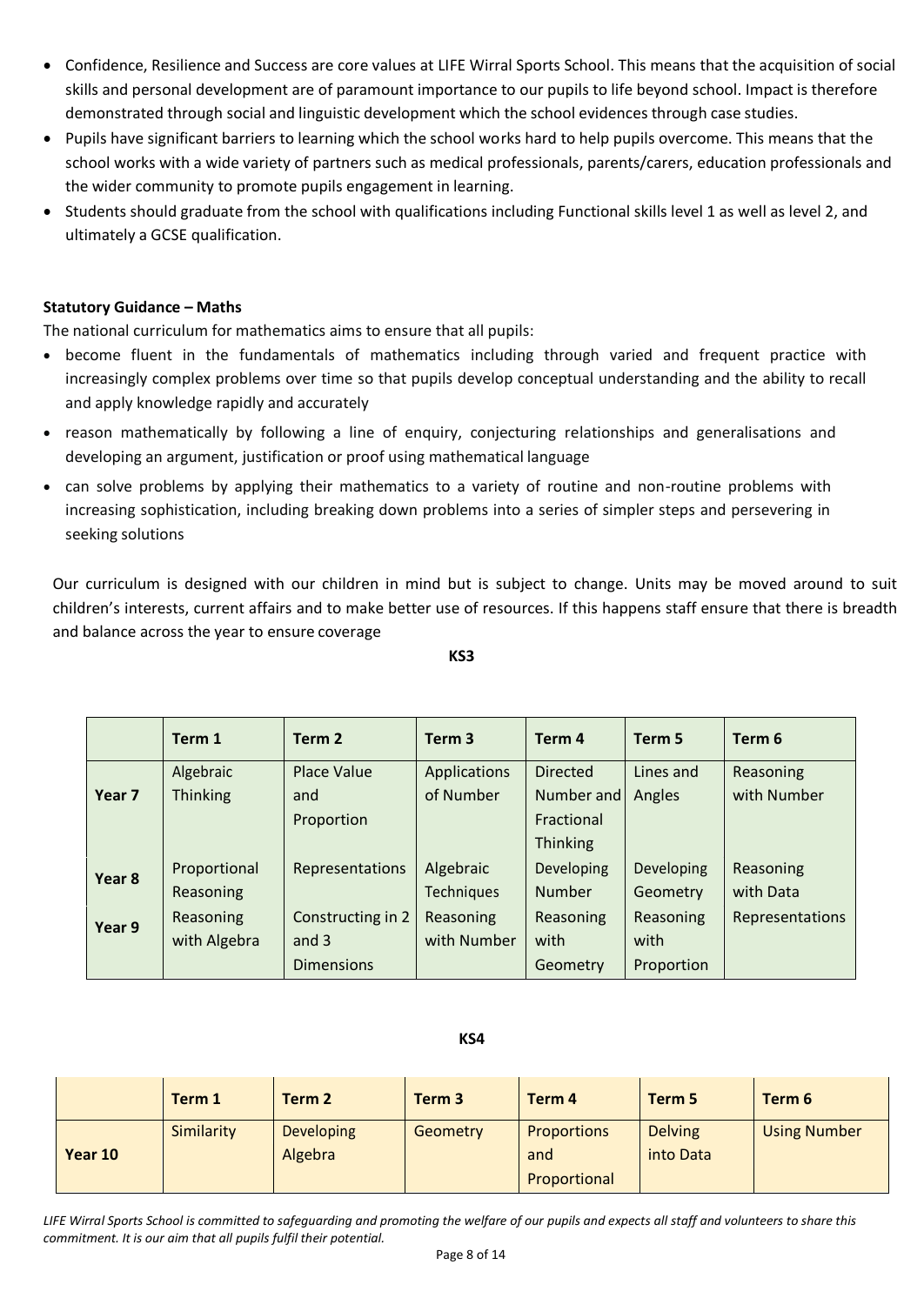|         |               |         |           | Change                               |          |       |
|---------|---------------|---------|-----------|--------------------------------------|----------|-------|
| Year 11 | <b>Graphs</b> | Algebra | Reasoning | <b>Revision and</b><br>Communication | Revision | Exams |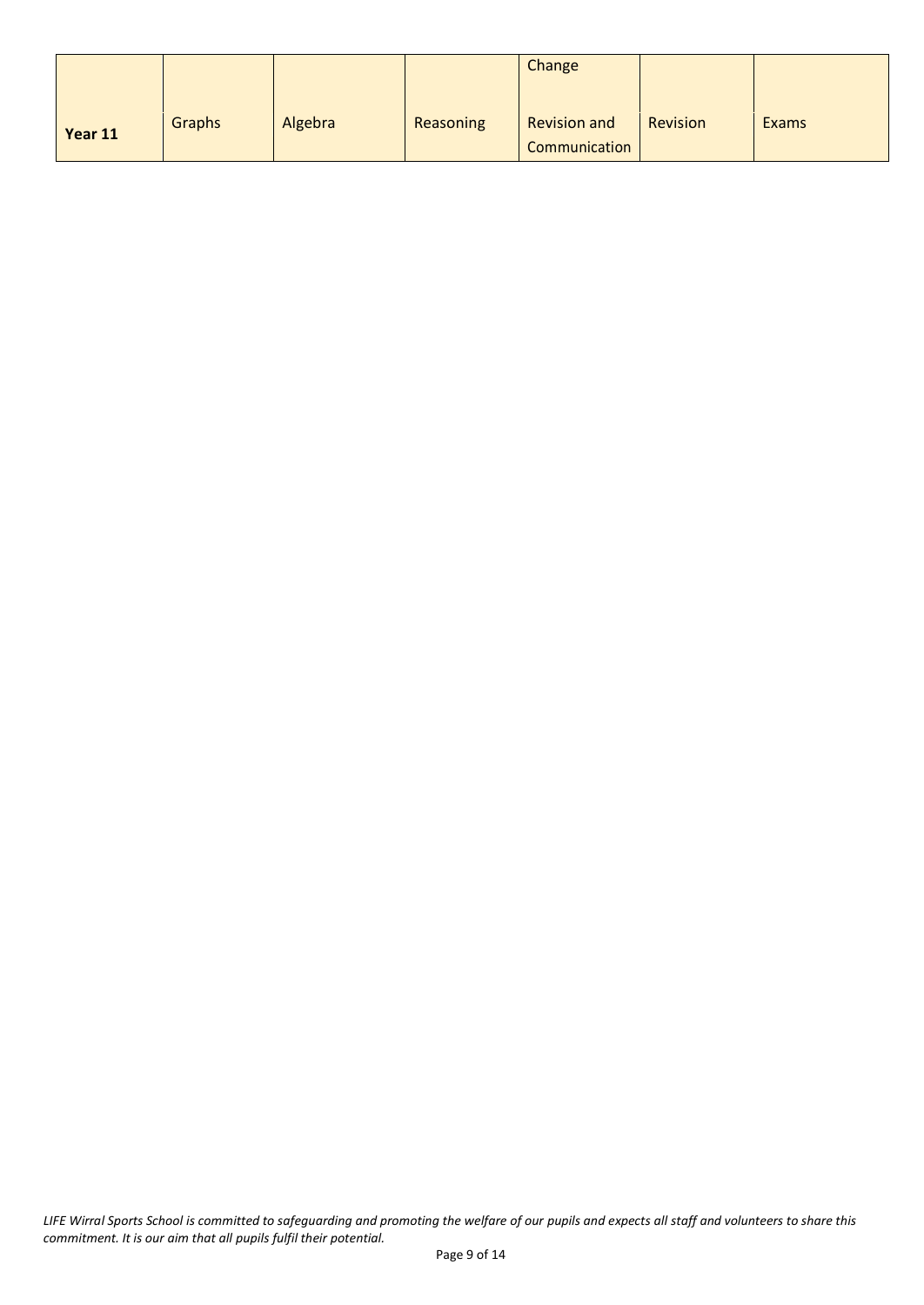# **Curriculum Map**

|                   | Term 1                    | Term <sub>2</sub>                  | Term <sub>3</sub>             | Term 4                            | Term 5                      | Term 6            |
|-------------------|---------------------------|------------------------------------|-------------------------------|-----------------------------------|-----------------------------|-------------------|
| Year 7            | <b>Algebraic Thinking</b> | Place Value and Proportion         | <b>Applications of Number</b> | <b>Directed Number</b>            | <b>Lines and Angles</b>     | Reasoning with    |
|                   |                           |                                    |                               | and Fractional Thinking           |                             | Number            |
| <b>Learning</b>   | Describe and continue     | Describe and continue              | Use formal methods of         | Ordering directed                 | Drawing and measuring       | Mental            |
| <b>Objectives</b> | sequences in diagram      | sequences in diagram and           | addition with integers        | numbers with and without          | lines and angles using      | arithmetic        |
| <b>Covered</b>    | and number forms,         | number forms, both linear and      | and decimals                  | context Revisit four              | ruler and protractor        | strategies Using  |
|                   | both linear and non-      | non-linear                         | Solve problems in the         | operations to                     | Understanding and using     | known facts to    |
|                   | linear                    | Integer place value up to one      | context of                    | include directed number           | notation                    | derive other      |
|                   | Using single function     | billion                            | perimeter, money and          | Order of operations               | for line sand angles        | facts, including  |
|                   | machines and              | Decimal place values to            | frequency                     | Representing tenths and           | Understand                  | algebraic         |
|                   | series of two function    | hundredths                         | trees and tables              | hundredths on diagrams            | parallel and perpendicular  | expressions       |
|                   | machines with             | Working out and using number       | Solve problems in the         | and                               | Recognise types of          | Understanding and |
|                   | numbers bar models        | lines                              | context of                    | number lines Adding and           | triangle,                   | using set         |
|                   | and letters               | Comparing and ordering numbers     | perimeter, money and          | subtracting fractions with        | quadrilateral and other     | notation          |
|                   | Forming and               | The range and the median           | frequency                     | a                                 | polygons                    | Venn diagrams     |
|                   | substituting into         | Rounding to positive powers of ten | tree's and tables             | common denominator,               | Drawing and interpreting    | Probability of a  |
|                   | expressions, including    | and to one significant figure      | Multiplying by 10,            | including with answers            | pie                         | single            |
|                   | generating                | Representing tenths and            | 100, and 1000                 | above one                         | charts                      | event             |
|                   | sequences Representing    | hundredths                         | Unit conversions Formal       | Revisit equivalent fractions      | Calculating using angles at | Types of number,  |
|                   | functions                 | of diagram and number lines        | methods of                    | Adding and subtracting            |                             | including prime   |
|                   | graphically               | Interchanging between fractions,   | multiplication and division   | fractions with simple             | point, angles on a straight | factorisation     |
|                   | Understanding equality    | decimals and percentages for       | <b>HCF and LCM Areas of</b>   | different denominators e.g.       | line                        | Powers and roots  |
|                   | and fact                  | multiples of tenths and quarters   | triangles, rectangles         | quarters / eights,                | and vertically opposite     | Using counter     |
|                   | families Forming and      | Interpreting pie charts Equivalent | and parallelograms            | thirds/sixths Mixed               | angles                      | examples          |
|                   | solving one-              | fractions Converting between any   | Finding the mean Finding      | questions e.g $\frac{3}{4}$ + 0.2 | Calculating missing angles  |                   |
|                   | step equations            | fraction, decimal and percentage   | fractions and percentages     |                                   | <i>in</i>                   |                   |
|                   | Understanding             |                                    | of amounts                    |                                   | triangles and               |                   |
|                   | equivalence               |                                    | Solving two-step equations    |                                   | quadrilaterals              |                   |
|                   | Collecting like terms     |                                    | (with and without a           |                                   |                             |                   |
|                   |                           |                                    | calculator) Introducing to    |                                   |                             |                   |
|                   |                           |                                    | the order of operations       |                                   |                             |                   |
|                   |                           |                                    |                               |                                   |                             |                   |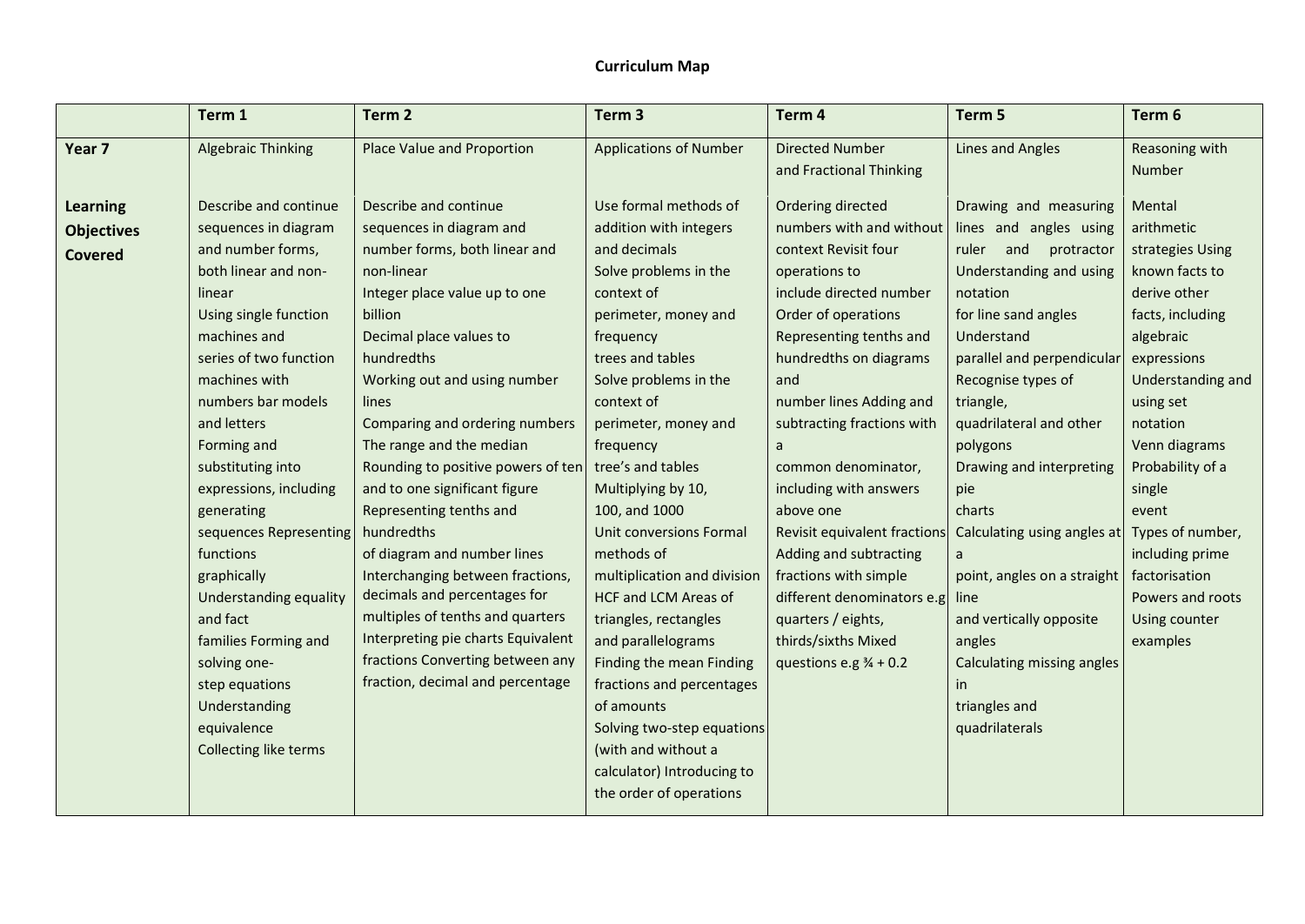|                            | Term 1                        | Term <sub>2</sub>         | Term <sub>3</sub>           | Term <sub>4</sub> | Term 5                     | Term 6                     |
|----------------------------|-------------------------------|---------------------------|-----------------------------|-------------------|----------------------------|----------------------------|
| Year <sub>8</sub>          | <b>Proportional Reasoning</b> | Representations           | <b>Algebraic Techniques</b> | Developing        | <b>Developing Geometry</b> | <b>Reasoning with Data</b> |
|                            |                               |                           |                             | Number            |                            |                            |
| <b>Learning Objectives</b> | Understanding ratio           | Plotting and              | Multiplying out single      | Revisit fraction, | <b>Review Y7</b>           | Collecting data            |
| <b>Covered</b>             | and its link to               | interpreting straight     | brackets Forming and        | decimals and      | angles rules               | Interpreting               |
|                            | multiplication                | line graphs               | using expressions,          | percentage        | Parallel lines and         | statistical                |
|                            | Circumference of a            | <b>Equations of lines</b> | formulae and                | equivalence       | angles Revisit             | diagrams                   |
|                            | circle                        | parallel to the axes      | identities                  | One number as a   | geometric                  | Dual bar charts            |
|                            | Use ratio notation            | Model situation by        | Forming and solving         | percentage of     | notation                   | Constructing and           |
|                            | Reduce ratios to              | translating them into     | equations and               | another           | Angles in special          | interpreting pie charts    |
|                            | simplest form                 | expressions, formulae     | inequalities with and       | Conversation      | quadrilaterals             | Median and mean            |
|                            | Solve ratio problems          | and graphs                | without brackets            | between numbers   | Angles in a polygon        | revisited including        |
|                            | Use scale factors,            | Scatter graphs and        | Using more complex          | in ordinary and   | Review area of             | finding the total          |
|                            | linking to ratio solve        | correlation               | rules e.g. with             | standard form     | shapes covered in          | Mean for grouped           |
|                            | simple direct                 | Designing and using       | brackets and squared        | Comparing         | year 7                     | data The mode              |
|                            | proportion problems           | one and two way           | terms Writing               | numbers in        | Area of trapezium          | Choosing the               |
|                            | Scale diagrams and            | tables                    | expressions with            | standard form     | Area of a circle and       | appropriate average        |
|                            | maps                          | Listing outcomes          | powers                      | Developing        | parts of a circle          | Revisit finding the        |
|                            | Multiplying and diving        | Using simple space        |                             | mental strategies | Using significant          | range Comparing            |
|                            | a fraction by an              | diagrams Using tables     |                             | Measures and      | figures Area of            | distributions              |
|                            | integer                       |                           |                             | units             | compound                   |                            |
|                            | Multiplying and diving        |                           |                             | Estimation,       | shapes                     |                            |
|                            | a fraction by a               |                           |                             | including         | Line symmetry in           |                            |
|                            | fraction                      |                           |                             | rounding to a     | polygons and other         |                            |
|                            |                               |                           |                             | given number of   | shapes                     |                            |
|                            |                               |                           |                             | decimal places    | Reflections of             |                            |
|                            |                               |                           |                             | Revisit order of  | shapes in horizontal,      |                            |
|                            |                               |                           |                             | operations        | vertical and               |                            |
|                            |                               |                           |                             |                   | diagonal lines             |                            |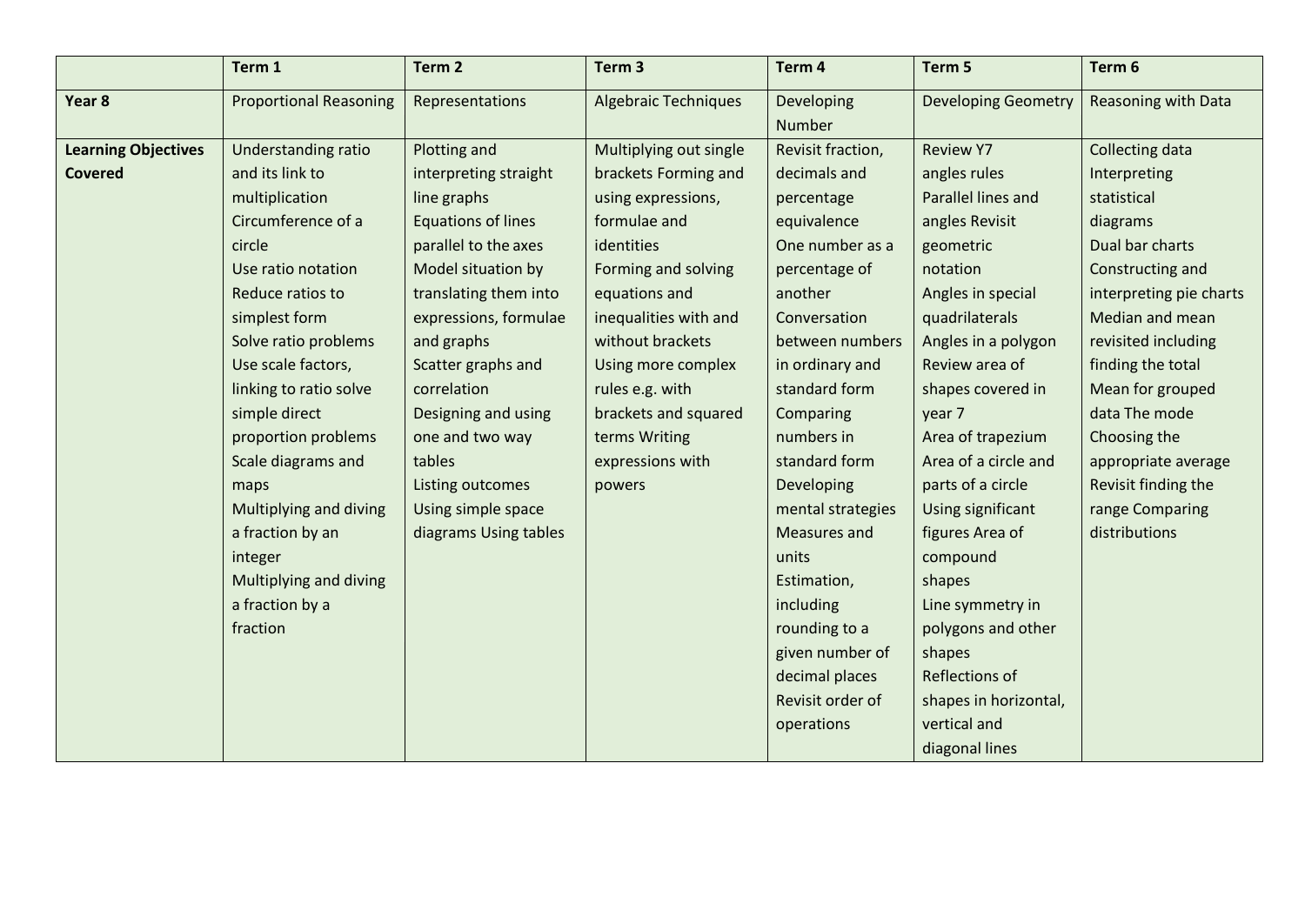|                   | Term 1                    | Term 2                         | Term <sub>3</sub>        | Term 4                       | Term 5              | Term 6                      |
|-------------------|---------------------------|--------------------------------|--------------------------|------------------------------|---------------------|-----------------------------|
| Year 9            | Reasoning with Algebra    | Constructing in 2 and 3        | Reasoning with           | Reasoning with               | Reasoning           | Representations             |
|                   |                           | <b>Dimensions</b>              | Number                   | Geometry                     | with                |                             |
|                   |                           |                                |                          |                              | Proportion          |                             |
| <b>Learning</b>   | Interpret straight        | Understand the language        | Revisit types            | Revisit angles rules,        | Enlarge shapes by a | Revisit date charts and     |
| <b>Objectives</b> | line graphs Find          | of faces, edges and vertices   | of number                | including within special     | positive scale      | graphs including            |
| <b>Covered</b>    | and use the               | Know the name of common        | Revisit                  | quadrilaterals Find angles   | factor, including   | bivariate data              |
|                   | equation of a             | prisms and non-prisms          | fraction                 | using algebraic              | from a given point  | Revisit alternative         |
|                   | straight line             | Identify 2D shapes and 3D      | arithmetic               | methods                      | Calculate the       | representations of          |
|                   | Compare to linear         | shapes                         | <b>Extend knowledge</b>  | Use chains of reasoning to   | lengths of missing  | sequences                   |
|                   | sequences and finding     | Work out the volume and        | of HCF and LCM           | evaluate angles              | sides in similar    | Revisit frequency trees and |
|                   | the rule for the nth      | surface area of cuboids and    | Revisit standard         | Identify the order of        | shapes              | other representations e.g.  |
|                   | term                      | cylinders                      | form                     | rotational symmetry of a     | Direct proportion   | tables                      |
|                   | Revisit and extend to     | Work out the volume of any     | Revisit percentage       | shape                        | problems and        | Revisit converting between  |
|                   | equations and             | prism                          | increase and             | Find the results of rotating | graphs              | standard and ordinary form  |
|                   | inequalities with         | Work out missing lengths       | decrease                 | a shape                      | Conversion graphs   | Create and interpret tables |
|                   | unknowns on both          | given area and/or volume       | Use percentages          | Translate points and         | Solving ratio       | and timetables              |
|                   | Sides                     | Construct 3D shapes from       | over 100%                | shapes by a given vector     | problems given the  | Solve inequalities on       |
|                   | Use all previous          | nets, and construct the net of | Find percentage          | Understand variance and      | whole or a part     | number lines, including     |
|                   | contexts: angles,         | a given 3D shape               | changes                  | invariance in the context    | Simple inverse      | error intervals             |
|                   | probability, area etc.    | Construct and use scale        | Use multipliers in a     | of transformations           | proportion          | Criticise misleading graphs |
|                   | Test conjunctures in a    | drawings                       | variety of               | Identify the hypotenuse of   | Work with speed,    | Represent word problems     |
|                   | wide range of context     | Construct perpendiculars and   | contexts                 | right-angled triangle        | distance and        | in a variety of forms       |
|                   | e.g sums and products     | bisectors                      | <b>Explore financial</b> | Determine whether a          | time                | (graphs, tables,            |
|                   | of odd and even           | <b>Understand congruency</b>   | mathematics              | triangle is right-angled     | Solve problems      | expressions)                |
|                   | numbers, is a given       | Exploring congruency via       | including: bills and     | Calculate missing sides in   | involving density   | Interpret graphs of any     |
|                   | number in a sequence?     | construction                   | bank statements,         | right-angled triangles       | Work with           | form (Exponential,          |
|                   | are these lines parallel? |                                | interest, unit pricing   |                              | compound units      | pricewise, reading          |
|                   | What would happen if?     |                                |                          |                              |                     | from quadratics)            |
|                   |                           |                                |                          |                              |                     | Probability of two or more  |
|                   |                           |                                |                          |                              |                     | events, including tree      |
|                   |                           |                                |                          |                              |                     | diagrams                    |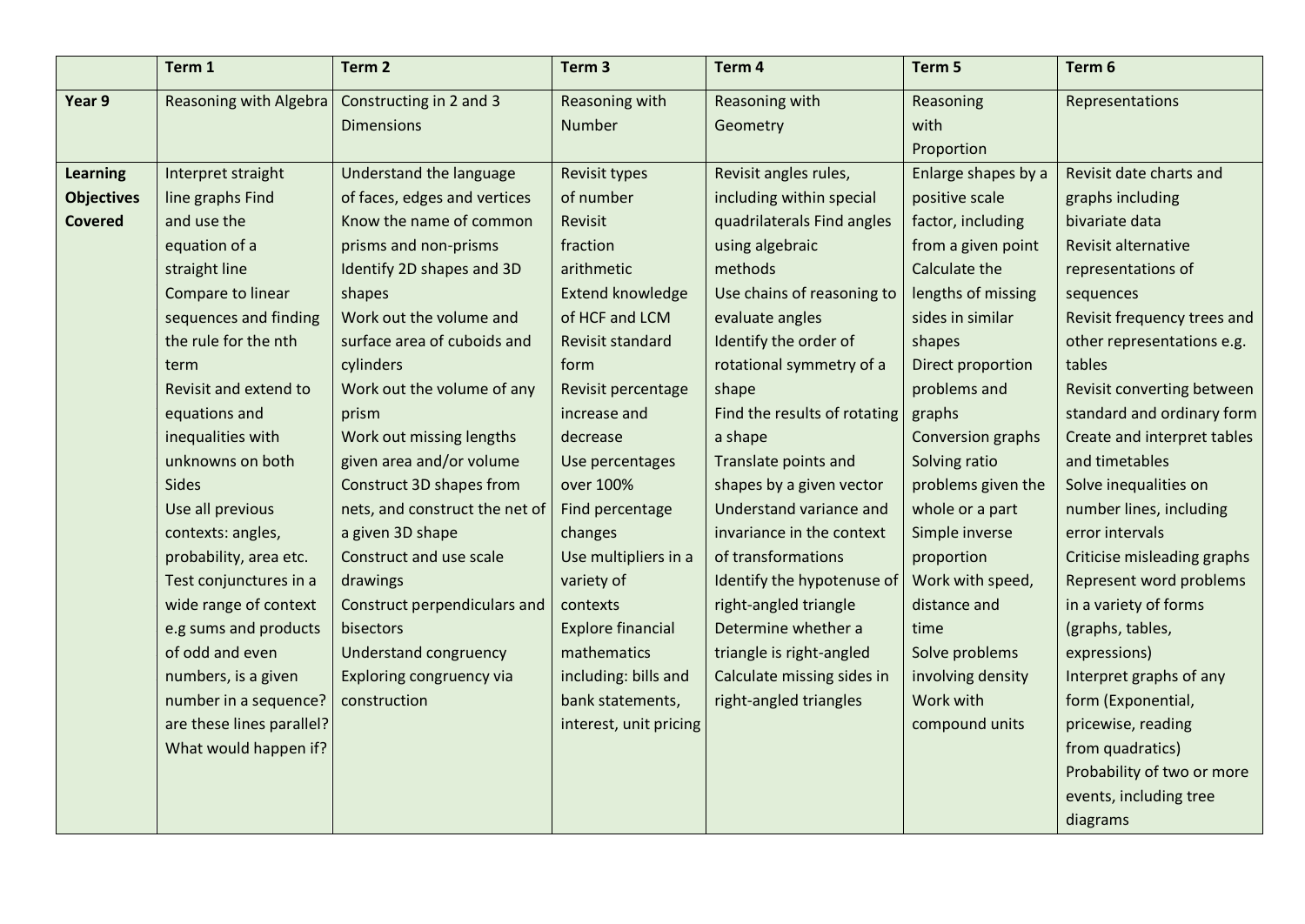|                            | Term 1                     | Term <sub>2</sub>             | Term <sub>3</sub>               | Term 4                                     | Term 5                      | Term 6                       |
|----------------------------|----------------------------|-------------------------------|---------------------------------|--------------------------------------------|-----------------------------|------------------------------|
| Year 10                    | Similarity                 | <b>Developing Algebra</b>     | Geometry                        | Proportions and<br>Proportion<br>al Change | Delving into Data           | <b>Using Number</b>          |
| <b>Learning Objectives</b> | <b>Understand the</b>      | Form and solve                | <b>Review KS3 angles</b>        | Use ratios,                                | <b>Understand</b>           | Use four operations          |
| <b>Covered</b>             | difference between         | equations and                 | rules Understand                | including with                             | sampling including          | with integers (positive      |
|                            | congruence and             | inequalities in a             | use bearings                    | mixed units                                | possible limitations        | and negative, decimals       |
|                            | similarity                 | variety of contexts,          | Review area and                 | <b>Fractions in ratios</b>                 | <b>Construct and</b>        | and fractions with and       |
|                            | Enlarge a shape about a    | including with                | circumference                   | <b>Fractions from</b>                      | interpret tables            | without context)             |
|                            | given point,               | unknows on both               | Name parts of a circle          | ratios                                     | and line graphs for         | Work with exact              |
|                            | understand and use         | sides                         | and perform                     | Convert fractions,                         | time series data            | answers                      |
|                            | similarity                 | <b>Represent solutions to</b> | related calculations            | decimals                                   | <b>Understand and</b>       | <b>Evaluate calculations</b> |
|                            | Find missing sides in      | inequalities                  | <b>Find areas and volumes</b>   | and percentages                            | represent with              | involving                    |
|                            | similar shapes             | on a number line              | related to                      | Find percentages                           | grouped data                | percentages                  |
|                            | including pairs of similar | <b>Represent solutions to</b> | circles including               | and                                        | <b>Understand and</b>       | Use factors, multiples,      |
|                            | triangles                  | equations                     | cylinder, cone,                 | percentage of                              | identify                    | primes and                   |
|                            | Understand and use the     | graphically                   | sphere etc.                     | changes                                    | correlation                 | prime factorisation          |
|                            | corrections                | Form and solve a pair of      | <b>Understand vector</b>        | Find one number as                         | Use lines of best fit,      | <b>Recognise arithmetic</b>  |
|                            | for a pair of congruent    | linear                        | notation                        | a percentage of                            | understand                  | and geometric                |
|                            | triangles                  | simultaneous equations        | <b>Vector arithmetic</b>        | another                                    | the dangers of              | sequences                    |
|                            | Understand                 | graphically                   | <b>Vectors and translations</b> | Calculate simple                           | extrapolation               | Recognise and use other      |
|                            | trigonometric ratios       | Form and solve a pair of      |                                 | and                                        | <b>Construct and</b>        | sequences                    |
|                            | Work out missing           | linear                        |                                 | compound interest                          | interpret                   | Work out powers and          |
|                            | lengths and angles         | simultaneous equations        |                                 | Evaluate                                   | frequency polygons          | roots                        |
|                            | in right-angled triangles  | algebraically                 |                                 | exponential change                         | <b>Evaluate measures of</b> | Use the rules of indices     |
|                            | Know and use the exact     |                               |                                 | e.g. depreciation                          | location                    | Calculate with standard      |
|                            | values of key              |                               |                                 |                                            | and dispersion              | index form                   |
|                            | angles                     |                               |                                 |                                            | Use statistical             |                              |
|                            |                            |                               |                                 |                                            | diagrams and                |                              |
|                            |                            |                               |                                 |                                            | measures to compare         |                              |
|                            |                            |                               |                                 |                                            | distributions               |                              |